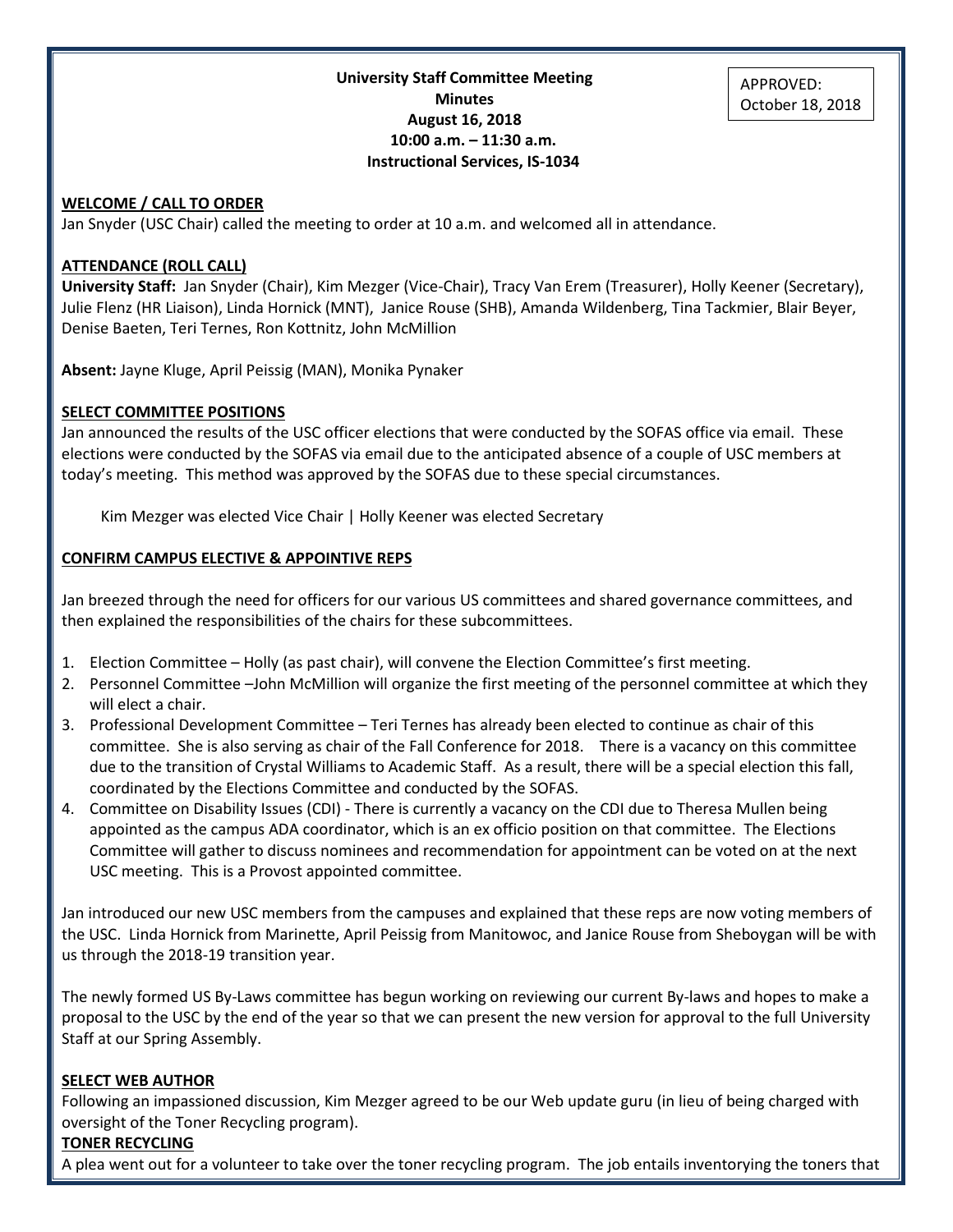have been collected and then working with the vendors on shipment to the recycling center. This person would also need to work to identify the vendors (the current vendor has been discontinued). Ron Kottnitz piped in and stated that at some point we might lose any access to the toner recycling program. IT is currently in the process of working on contracting with a "managed print" vendor who would have responsibility over all printers, toners and all associated tasks. This would make our recycling program a non-entity. Amanda will take care of shipping the current toners out. We'll table the discussion pending the "managed print" decision.

This predicament opens up a whole new question: how do we make money for our Agency account? Some thoughts: bake sales, rummage sale, Packer Concessions (PMI), sponsor a tailgate party, Go-Fund Me account, etc.

Challenge to all  $-$  think about how we could earn money.

### **REVIEW COMMITTEE EXPECTATIONS IN BY-LAWS**

Jan reviewed the committee charges and explained that we are in the midst of reviewing our by-laws as they relate to the restructure. As stated above, the By-Laws committee is working on this piece of the puzzle. Jan continued on to explain the expectations of our committees. We are expected, as governance groups, to post any minutes for meetings that we have as committees / sub-committees. The SOFAS office will distribute the instructions on posting meetings to the Master Calendar to all committee chairs, department chairs, deans and ADAs. Holly is hoping to have this updated and distributed by the beginning of the semester. SOFAS also requires an annual report from each of the committees. Writing this report is the responsibility of the chairs and will be requested at the end of the year by SOFAS.

A representative from each of the subcommittees is also asked to attend the USC meetings each month to provide an update to the main committee. If a rep is not available for the USC meeting, the chair of the committee should send an update to Jan PRIOR to that month's USC meeting.

Reminder: All meetings need to be accessible to all campuses via SKYPE or teleconference. Chairs, make sure you have your meetings in an appropriately wired location and are working with the campus reps to make this happen.

#### **REVIEW BUSINESS GOALS FOR 2018-19**

- 1. Mission Statement: The Chancellor's office has asked that we plan to vote on the revised mission statement during our September meeting. Jan will send out the draft mission statement once it is available from the Chancellor and will ask that our feedback be sent back to her. She will then provide that feedback to the Chancellor's office in a summarized document. All governance groups will be doing this at the beginning of the year.
- 2. Master Plan Advisory Group: This committee works on the facilities and physical planning for the campus. This group has not met in a while. The next meeting is scheduled to take place on September  $12<sup>th</sup>$ .
- 3. Master Strategic Budgeting Committee: Monika Pynaker is our representative on this committee and was unable to be here today to give an update.
- 4. Policies: When HR policies are revised, Christopher Paquet's office (HR/Legal) will send them to Jan for review by the USC. Jan will then distribute to the University Staff for review and feedback. When you receive these, you are asked to do a thorough review and provide feedback if you see something that is questionable. Jan is tracking the changes as the revisions are published.
- 5. Project Coastal: The Project Coastal Steering Committee has gone into sunset mode meaning, based on the opinion of the steering committee, this group is no longer needed. While the steering committee may no longer be meeting, if there is anything that comes up, there are some working groups that will still be active. The Shared Governance Working group will be our contact for anything that comes up re: shared governance. If anyone has any issues or questions, don't hesitate to get in touch with Jan or the SOFAS office and they will direct you to the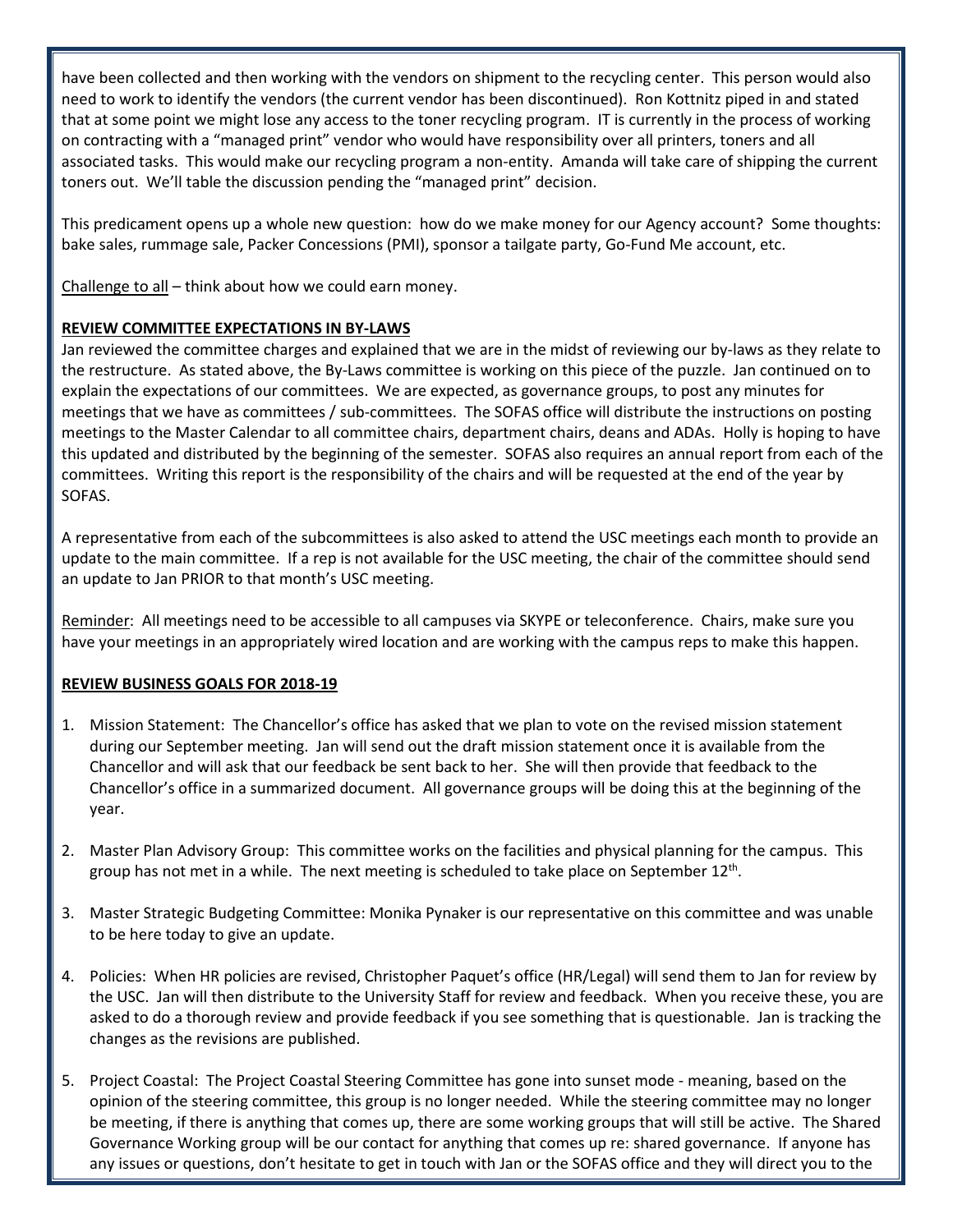appropriate contact.

#### **CONFERENCE FUNDING FOR 2-YEAR CAMPUS ATTENDEES**

Teri Ternes provided clarification on additional financial support for attendance at our Fall Conference. Following our last meeting, there was a perception that the offer for financial support to attend our conference was only extended to the branch campuses. This was a miscommunication. The Professional Development Committee would like to clarify that this procedure would be for ALL of the UW-GB campuses, not just the 2-year campuses. If your department needs help sending you to the conference, you are encouraged to apply for funding through the Professional Development Committee. Teri will process your application as appropriate. If there's an additional need after that, Teri will send a request to the Provost (through Holly) for additional funding.

### **FINANCIAL REPORT**

The budgets have not been loaded into WISDM, but don't panic. We have requested \$3450 and Tracy expects that these funds will be loaded soon.

|                                                                      | <b>Previous</b><br>Month |           |              | <b>Current Month</b> |  |
|----------------------------------------------------------------------|--------------------------|-----------|--------------|----------------------|--|
| (102) Staff Development Account                                      | \$                       | 2,297.23  | \$           | ۰                    |  |
| (136) Revenue Account                                                | \$                       | 3,082.11  | \$           | 3,082.11             |  |
| <b>Foundation Discretionary Account</b><br>$(\#11100$ "Agency" acct) | \$                       | 498.05    | \$           | 17.81                |  |
| Endowment Account Pro Development<br>Earnings Avail to Spend         | \$                       | 2.089.43  | \$           | 2.089.43             |  |
|                                                                      | \$                       | 7,966.82  | $\mathbf{s}$ | 5,189.35             |  |
| Endowment Account                                                    | \$                       | 10.103.84 | \$           | 10.103.84            |  |
|                                                                      | <b>GRAND TOTAL</b>       |           |              | 15,293.19            |  |

## **HR LABOR MANAGEMENT UPDATES**

- **[Title and Total Compensation Study:](https://www.wisconsin.edu/ohrwd/title-and-total-compensation-study/)** Getting farther along in Phase 2.
	- o UW System and UW Madison have updated converged Job Family/Subfamily and Career Stream documents, which are posted at [https://www.wisconsin.edu/ohrwd/title-and-total-compensation](https://www.wisconsin.edu/ohrwd/title-and-total-compensation-study/job-framework/)[study/job-framework/.](https://www.wisconsin.edu/ohrwd/title-and-total-compensation-study/job-framework/) A revised document for Job Families/Sub Families was released and was reviewed by the UWGB Project Team.
	- $\circ$  Next step is JDXpert standardized job descriptions. Will start with UW System and Madison review of 500 benchmarked jobs. Then peer review, campus HR review, and then socialization with manager/employees. From the most recent Advisory Council update, this process is scheduled to happen between June and December of this year.
	- o For the latest updates, please review UW System's website and project update presentations: <https://www.wisconsin.edu/ohrwd/title-and-total-compensation-study/>
- **FY 2018-2019 Pay Plan:** FY18-19 budget included a budgeted 4.04% pay plan (to be implemented in 2 compounded installments in July 2018 and January 2019). JCOER approved on 2/14/2018. Merit based pay plan, which required employees to have satisfactory performance in order to receive pay plan. Completion of online compliance training is also a requirement of pay plan eligibility.

Pay Plan Notices were sent out to eligible employees in late June.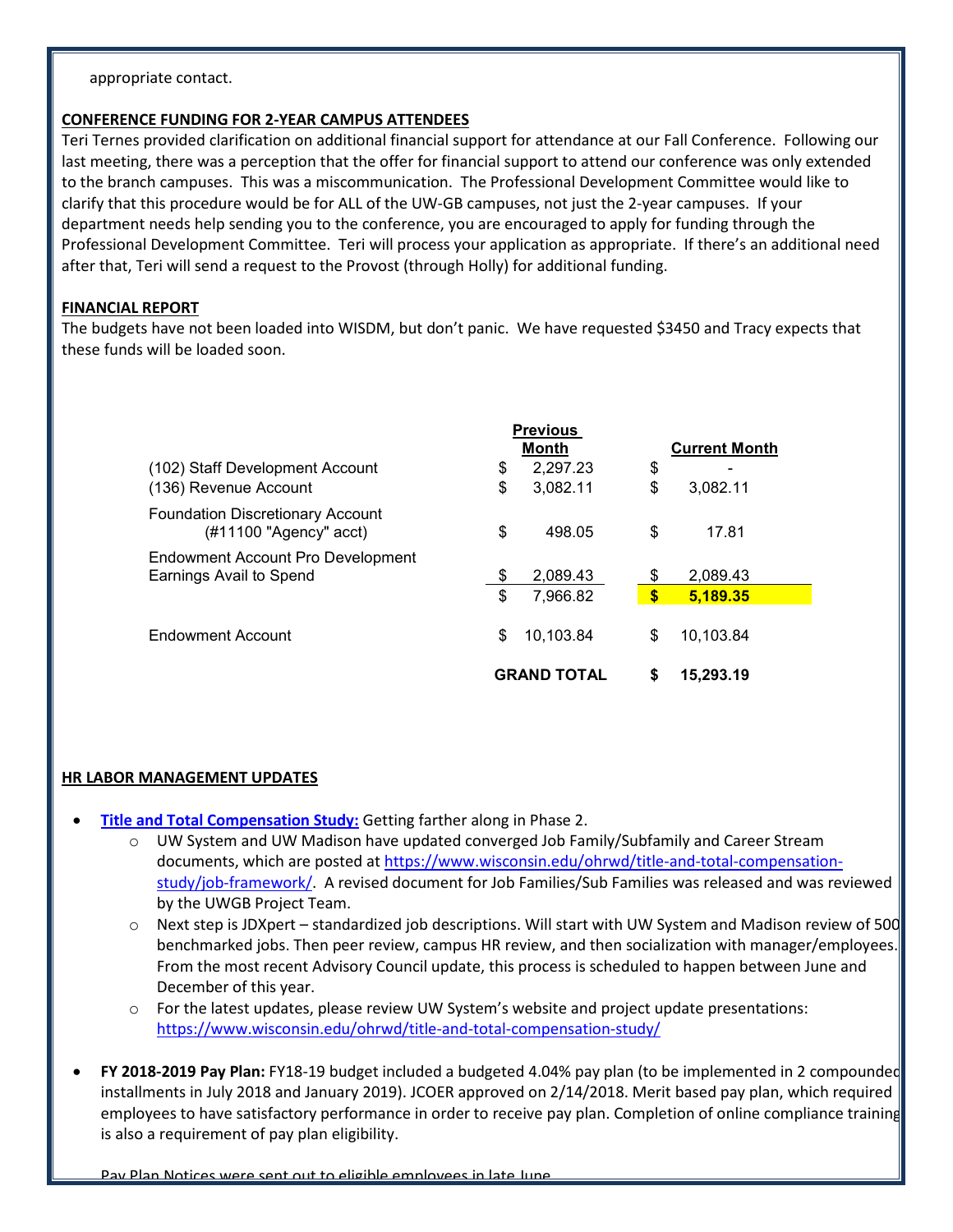- **Project Coastal (HR-related):** Welcome letters went out to all transitioning UW Colleges employees from the Chancellor in mid-June. A special HR Connect went out on July 2<sup>nd</sup> to UW Colleges employees with additional information about HR Staff and university programs (Wellness, ERGS, professional development, etc.). HR held office hours on the campuses in July and in August, and will be looking to have a consistent presence on the campuses moving forward (perhaps monthly).
- **Employee Handbook:** Handbook acknowledgements should be completed and submitted to HR if they have not already been.
- **Policy updates (informational only):** 
	- $\circ$  No new policies for this update

## New Employees:

• **Custodian Lead** Operations: Incumbent – Leon Zitlow – Greg Kannenberg was hired and started on 7/1/18

# Positions Being Recruited:

- **Facilities Maintenance Specialist** Facilities: Incumbent Adam Calewarts
- **Academic Department Associate** Human Development and Communication & Information Sciences: Incumbent – Helene Rosner
- **University Services Program Associate** Provost and Vice Chancellor: Incumbent Mariah Pursley
- **HVAC Refrigeration Specialist Advanced** Facilities Management: Incumbent Jim Carncross
- **Custodian (50%) Weidner** Operations: Incumbent James Mezger
- **Custodian** Operations: Incumbent Lori Burmaster
- **HVAC Refrigeration Specialist** Facilities Management (Residence Life): Incumbent Kevin Smith

Title and Total Comp is behind the original time line. Total timeline is still a 2 year process. HR for the campuses is still being handled through Colleges Central Admin in Madison. They will have responsibility through June 2019.

# **OLD BUSINESS**

Janet Bonkowski will continue to send out **Project Coastal** updates, so make sure you're reading through those for updates on the Restructure. Jan is also sending out the system-wide updates on the restructure, which may also have good info for us.

**Professional Development Committee Report** (Teri presented the following report):

Committee Members: Teri Ternes (Chair), Julie Flenz, Dolly Jackson, Sarah Locke, Kim Mezger, Crystal Williams. Kim & Crystal agreed to remain on committee for the 2018 conference. Crystal accepted a new position, now AS; seeking replacement.

The committee met on 7/16/18 and 8/6/18. By unanimous vote, Teri Ternes is PDC Chair 2018-20 term, and 2018 Conference Chair.

Conference updates:

The Joy of Work: How to Make Your Work Environment Sizzle!

Friday September 28th, Tundra Lodge

Registration opened 8/13/18; cost \$99 includes hot breakfast & lunch

No keynote; 8 presenters, 12 topics

[www.uwgb.edu/university-staff-governance](http://www.uwgb.edu/university-staff-governance) and FB

Email notifications sent to 367 individuals including UW-Green Bay US & Temp US, UW System USC Chairs/Vice-Chairs, NWTC & FVTC; HR will inform the PDC of new employees & we will send info